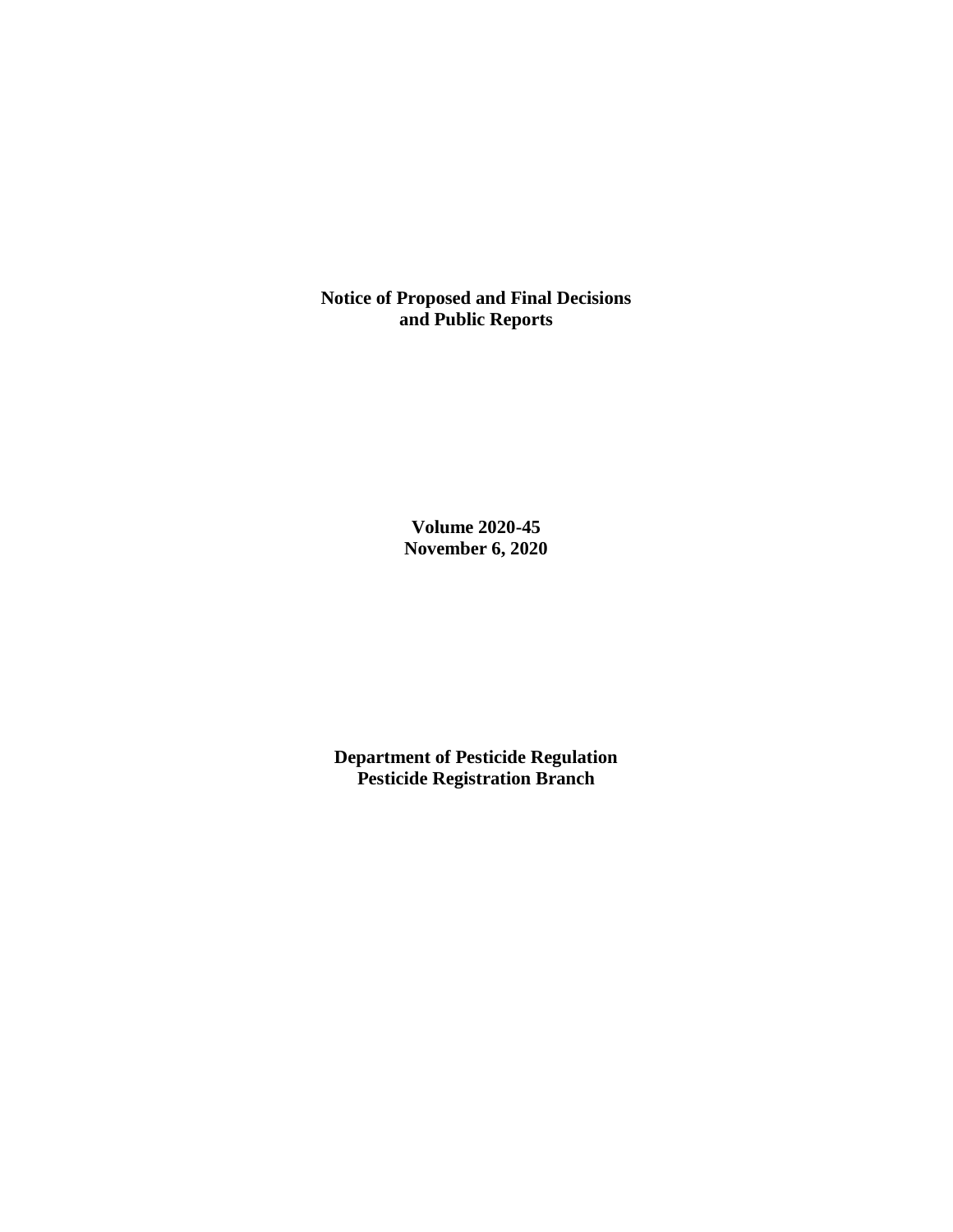## COMMENT PERIOD ENDS DECEMBER 6, 2020

# **NOTICE OF FINAL DECISIONS TO REGISTER PESTICIDE PRODUCTS AND WRITTEN EVALUATION**

Pursuant to Title 3, California Code of Regulations section 6255, the Director of the Department of Pesticide Regulation (DPR), files this Notice of Final Decisions to Register Pesticide Products with the Secretary of the Resources Agency for posting. This notice must remain posted for a period of 30 days for public inspection. Between the time DPR posts a proposed registration decision for public comment and DPR makes a final decision regarding the product, nonsignificant changes may be made to the product label (e.g., revising the product name, changing a master label to an end-use marketing label, correcting typographical errors). If the changes are not significant, DPR will not re-notice the product for public review and comment. However, if significant changes are made to the product label that substantially affect DPR's analysis on direct or indirect significant adverse environmental or human health impacts that can reasonably be expected to occur from the proposed decision, DPR will re-notice the product label for public review and comment.

In addition, for any product that is posted proposed to register as a conditional registration, the registrant may address the conditions of registration by providing the appropriate data or modifying the product label (e.g., remove use site, add "not for use in California" to a use site) during the posting period. If the registrant adequately addresses the conditions of registration during the posting period and the resulting change to the product label is not significant such that DPR must re-post the product label for review and public comment, DPR will post the product below, but will no longer have a "conditional" designation by the registration type.

For information about submitting a request for any documents related to this notice, please visit [https://www.cdpr.ca.gov/public\\_r.htm.](https://www.cdpr.ca.gov/public_r.htm)

To view the public report that was issued when the product was proposed for registration, click on the hyperlinked Tracking Number for the product.

*Tracking Number with hyperlink to public report – (EPA Registration Number) Applicant / Brand Name*

[295040](https://www.cdpr.ca.gov/docs/registration/nod/public_reports/295040.pdf) - (264 - 678) BAYER CROPSCIENCE LP PREVICUR FLEX FUNGICIDE USE: FUNGICIDE - FOR THE CONTROL OF DISEASES SUCH AS DOWNY MILDEW, PYTHIUM ROOT ROTS, AND LATE BLIGHT ON CUCURBITS, LETTUCE, TOMATO, PEPPERS, AND POTATO TYPE: SECTION 3 LABEL AMENDMENT - TO UPDATE LABEL LANGUAGE AND EXPAND CROP GROUP. ACTIVE INGREDIENT(S): PROPAMOCARB HYDROCHLORIDE CAS NUMBER(S): 25606-41-1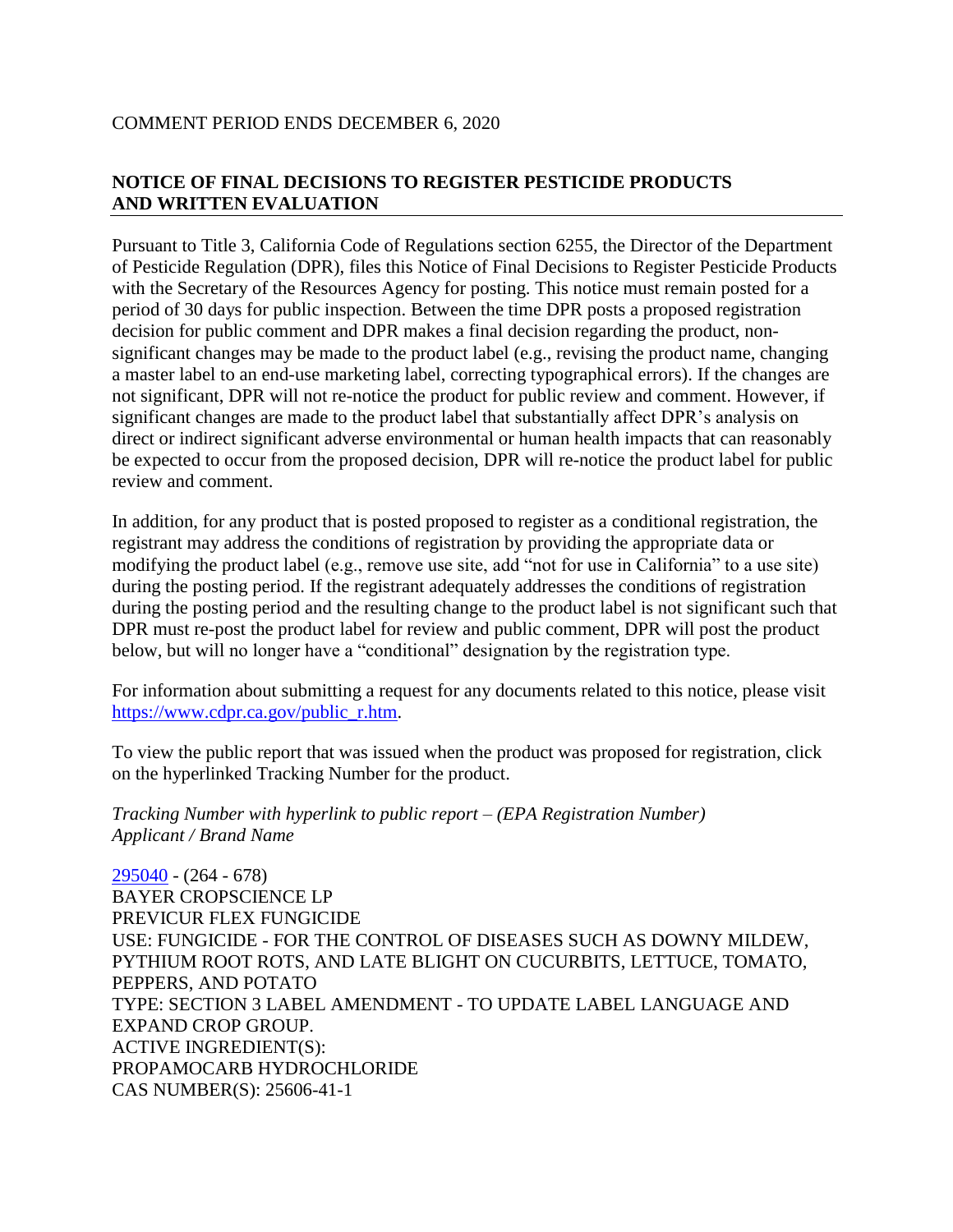**Notice of Final Decisions to Register (Continued) Page 2**

[291543](https://www.cdpr.ca.gov/docs/registration/nod/public_reports/291543.pdf) - (279 - 9612) FMC CORPORATION PREVATHON INSECT CONTROL USE: INSECTICIDE - FOR THE CONTROL OF INSECTS SUCH AS BEET ARMYWORMS, CABBAGE LOOPERS, AND GRASSHOPPERS ON CROPS SUCH AS COTTON, ALFALFA, OATS, FIELD CORN, SUNFLOWER, AND SUGARCANE TYPE: SECTION 3 LABEL AMENDMENT – CONDITIONAL – TO ADD USE ON ADDITIONAL PESTS: BILLBUG, CUTWORM, EUROPEAN CRANE FLY LARVAE, FALL ARMYWORM, WESTERN BEAN CUTWORM, DECTES STEM BORER, AND MEXICAN RICE BORER ACTIVE INGREDIENT(S): CHLORANTRANILIPROLE CAS NUMBER(S): 500008-45-7

#### **Written Evaluation**

Pursuant to Title 3, California Code of Regulations section 6254, this notice includes a written evaluation of significant environmental points raised in comments submitted during the review and comment period required by Title 3, California Code of Regulations section 6253 for any of the products listed above.

#### **DPR received no comments on the above listed products.**

Tulio Macedo

 Tulio Macedo, Chief Pesticide Registration Branch 11/06/2020

Dated